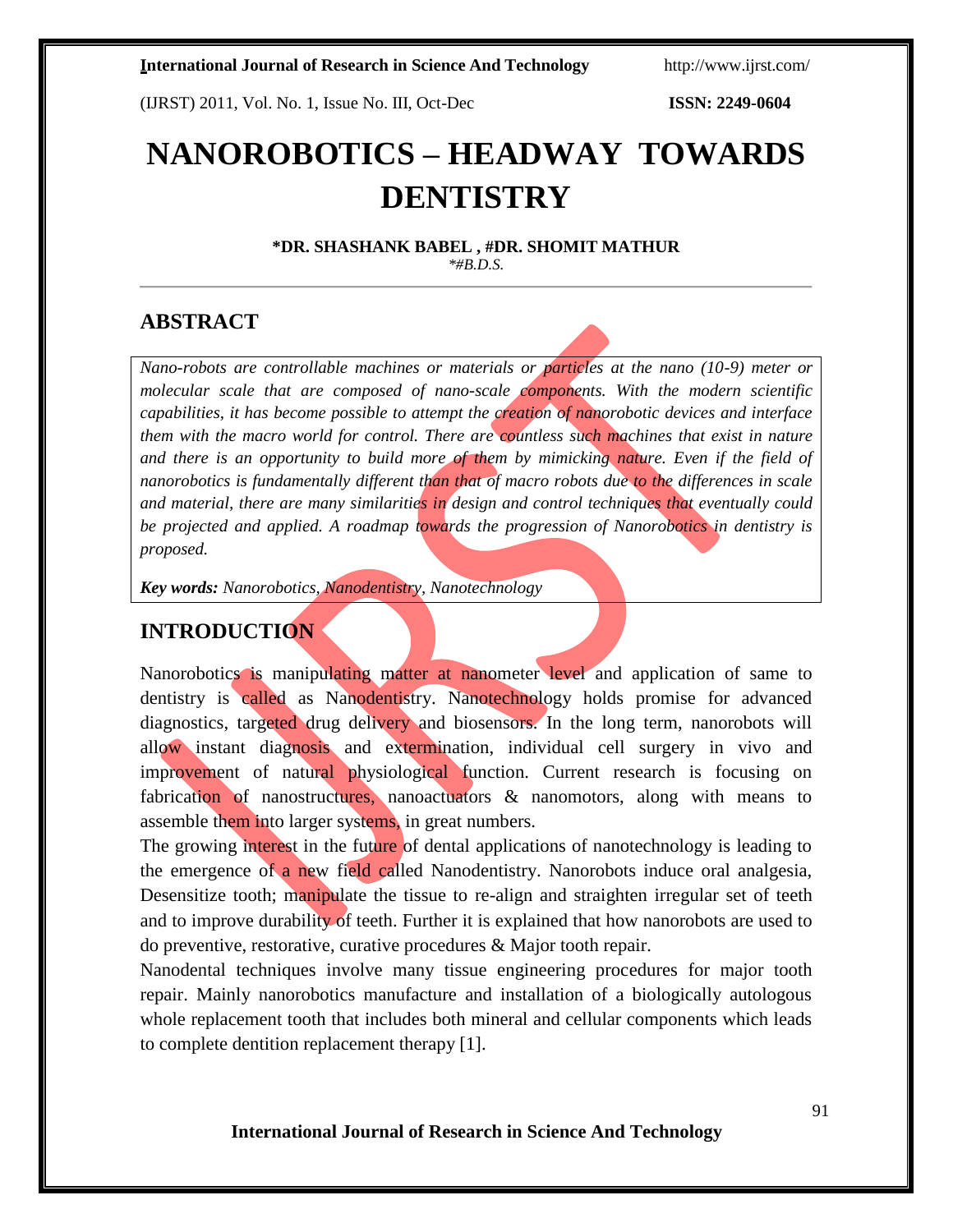(IJRST) 2011, Vol. No. 1, Issue No. III, Oct-Dec **ISSN: 2249-0604**

# **MECHANISM OF ACTION OF NANOROBOTS**

The powering of the nanorobots can be done by metabolizing local glucose and oxygen for energy & externally supplied acoustic energy. Other sources of energy within the body can also be used to supply the necessary energy for the devices.

They will have simple onboard computers capable of performing around 1000 or fewer computations per second. This is because their computing needs are simple.

Communication with the device can be achieved by broadcast-type acoustic signaling.

A navigational network may be installed in the body, providing, High positional accuracy to all passing nanorobots that interrogate them, wanting to know their location.

This helps physician to keep track of the various devices in the body. These nanorobots will be able to distinguish between different cell types by checking their surface antigens. They are accomplished by the use of chemo tactic sensors keyed to the specific antigens on the target cells. When the task of the nanorobots is completed, they can be retrieved by allowing them to exfuse themselves via the usual human excretory channels. These can also be removed by active scavenger systems.

# **POTENTIAL APPLICATION IN DENTISTRY**

- **1.) Nanodiagnostics:** is the use of nanodevices for the early disease identification or predisposition at cellular and molecular level. In in-vitro diagnostics, nanomedicine could increase the efficiency and reliability of the diagnostics using human fluids or tissues sample by using selective nanodevices, to make multiple analyses at sub cellular scale, etc. In vivo diagnostics, nanomedicine could develop devices able to work inside the human body in order to identify the early presence of a disease, to identify and quantify toxic molecules, tumor cells [2, 3].
- 2.) **Nanoanaesthesia: -** In the era of Nanodentistry, to induce local anesthesia, dental professional will instill a colloidal suspension containing millions of active analgesic micrometer sized dental nanorobotic particles on the patient's gingivae. After contacting the surface of the crown or mucosa, the ambulating nanorobots reach the dentin by migrating into the gingival sulcus and passing painlessly through the lamina propria or the 1-3 micrometer thick layer of loose tissue at the cemento dentinal junction.

On reaching the dentin, the nanorobots enter dentinal tubule holes that are 1-4 micrometers in diameter and proceed toward the pulp, guided by a combination of chemical gradients, temperature differentials and even positional navigation, all under the control of the onboard nanocomputer, as directed by the dentist[2].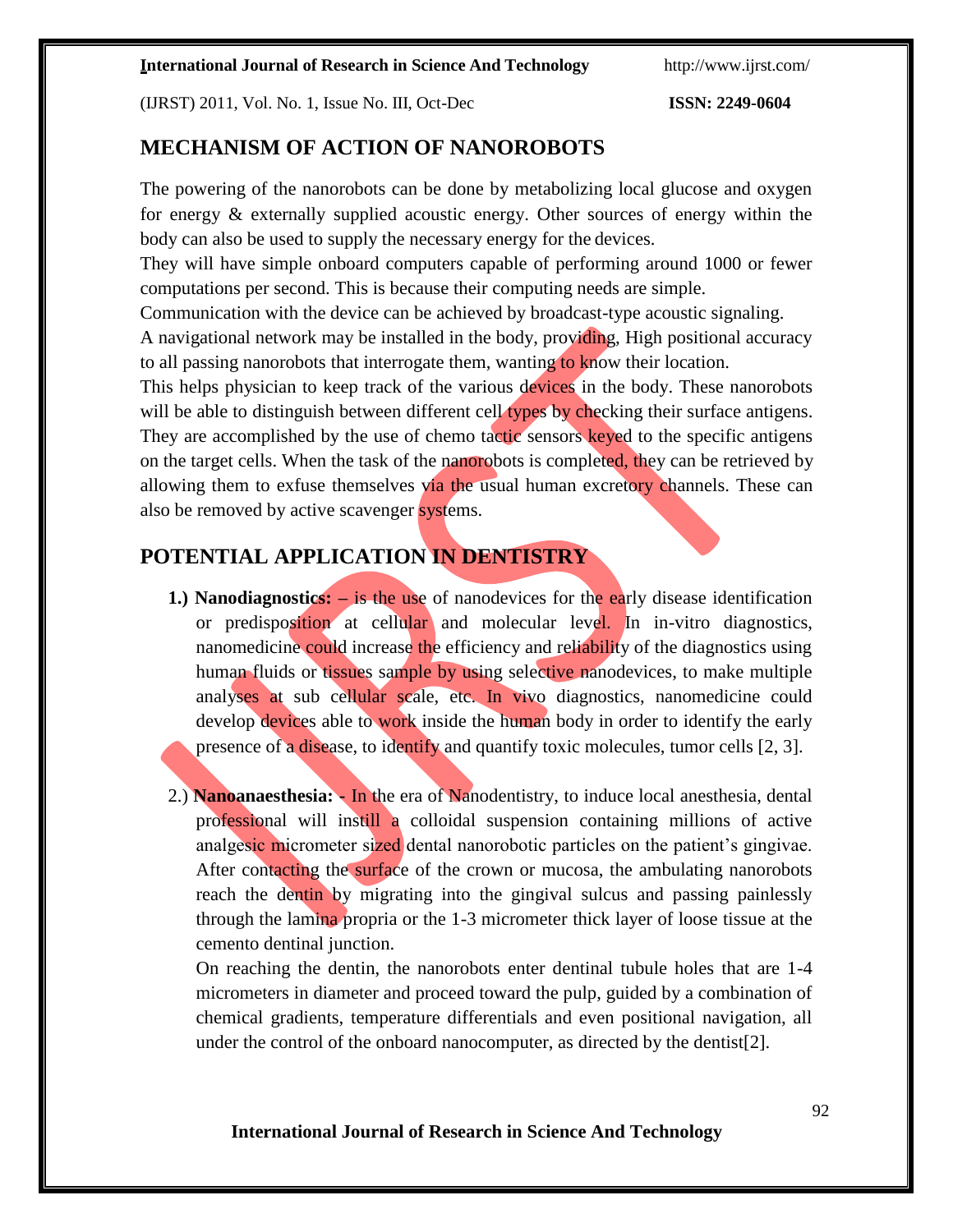(IJRST) 2011, Vol. No. 1, Issue No. III, Oct-Dec **ISSN: 2249-0604**

- 3.) **Natural tooth maintenance: -** The appearance and durability of tooth may be improved by replacing upper enamel layers with covalently bonded artificial materials such as sapphire or diamond, which have 20 to 100 times the hardness and strength of natural enamel.
- 4.) **Nanosolution:-**Nanosolutions produce unique and dispersible nanoparticles, which can be used in bonding agents. This ensures homogeneity and ensures that the adhesive is perfectly mixed every time.
- 5.) **Impression materials: -** Nanofillers are integrated in vinylpolysiloxanes, producing a unique addition of siloxane impression materials. The material has better flow, improved hydrophilic properties and enhanced detail precision.
- 6.) **Bone replacement materials: -** These can be used in maxillofacial injuries requiring bone graft, cleft patient and osseous defect in periodontal surgeries.
- Hydroxyapatite nanoparticles used to treat bone defects are Ostim<sup>®</sup> (Osartis GmbH& Co. KG, Obernburg-Germany) HA
- VITOSSO (Orthovita, Inc., Great Valley Parkway Malvern, PA 19355 USA) HA  $+$  TCP
- NanOSS  $^{TM}$  (Angstrom Medica, USA) HA
- 7.) **Nanoencapsulation:** Nanomaterials, including hollow spheres, core-shell structure, nanotubes and nanocomposite, have been widely explored for controlled drug release. Pinon-Segundo et al [4] studied Triclosan-loaded nanoparticles, 500 nm in size, used in an attempt to obtain a novel drug delivery system adequate for the treatment of periodontal disease. These particles were found to significantly reduce inflammation at the experimental sites. An example of the development of this technology is arestin in which minocycline is incorporated into microspheres for drug delivery by local means to a periodontal pocket [5].
- **8.) Oral Hygiene and Halitosis**: Properly configured dentifrobots could identify and destroy pathogenic bacteria residing in the plaque and elsewhere, while allowing the 500 or so species of harmless oral micro flora to flourish in a healthy ecosystem. Dentifrobots also would provide a continuous barrier to halitosis, since bacterial putrefaction is the central metabolic process involved in oral malodor.
- **9.) Diagnosis of oral cancer and other diseases:-**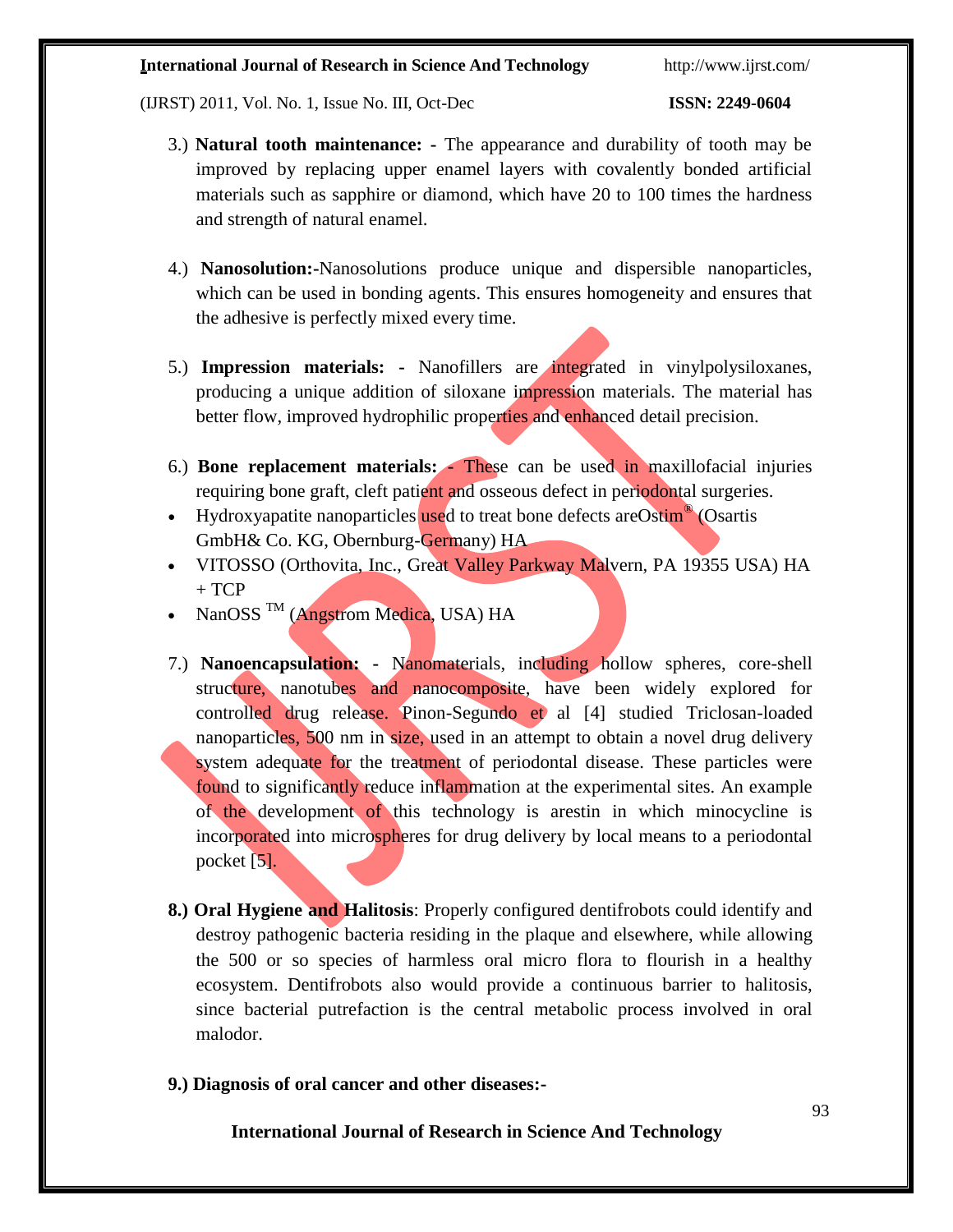(IJRST) 2011, Vol. No. 1, Issue No. III, Oct-Dec **ISSN: 2249-0604**

- a) **Nano Electromechanical Systems (NEMS):-**Nanotechnology based NEMS biosensors that exhibit exquisite sensitivity and specificity for analyte detection, down to single molecule level are being developed. They convert (bio) chemical to electrical signal [6].
- b) **Oral Fluid NanoSensor Test (OFNASET):-**The Oral Fluid NanoSensor Test (OFNASET) technology is used for multiplex detection of salivary biomarkers for oral cancer. It has been demonstrated that the combination of two salivary proteomic biomarkers ( thioredoxin and IL- 8) and four salivary mRNA biomarkers (SAT, ODZ,  $IL-8$ , and  $IL-1b$ ) can detect oral cancer with high specificity and sensitivity [7]
- c) **Optical Nanobiosensor:-**The nanobiosensor is a unique fiberoptics-based tool which allows the minimally invasive analysis of intracellular components such as cytochrome c, which is a very important protein to the process which produces cellular energy and is well-known as the protein involved in apoptosis, or programmed cell death [8].
- **10.) Treatment of oral cancer [9]:**
	- a.) **Nanomaterials For Brach therapy:-** BrachySilTM (Sivida, Australia) delivers 32P, clinical trial
	- b.) **Photodynamic Therapy: -** Hydrophobic porphyrins are potentially interesting molecules for the photodynamic therapy (PDT) of solid cancers or ocular vascularization diseases [10].

**11.) Nanorobotic dentifrice [Dentifrobots]:-** Subocclusal dwelling nanorobotic dentifrice delivered by mouthwash or toothpaste could patrol all supragingival and subgingival surfaces at least once a day, metabolizing trapped organic matter into harmless and odorless vapors and performing continuous calculus debridement. These invisibly small dentifrobots [1-10 micron], crawling at 1-10 microns/sec,

would be inexpensive, purely mechanical devices, that would safely deactivate themselves if swallowed and would be programmed with strict occlusal avoidance protocol [11].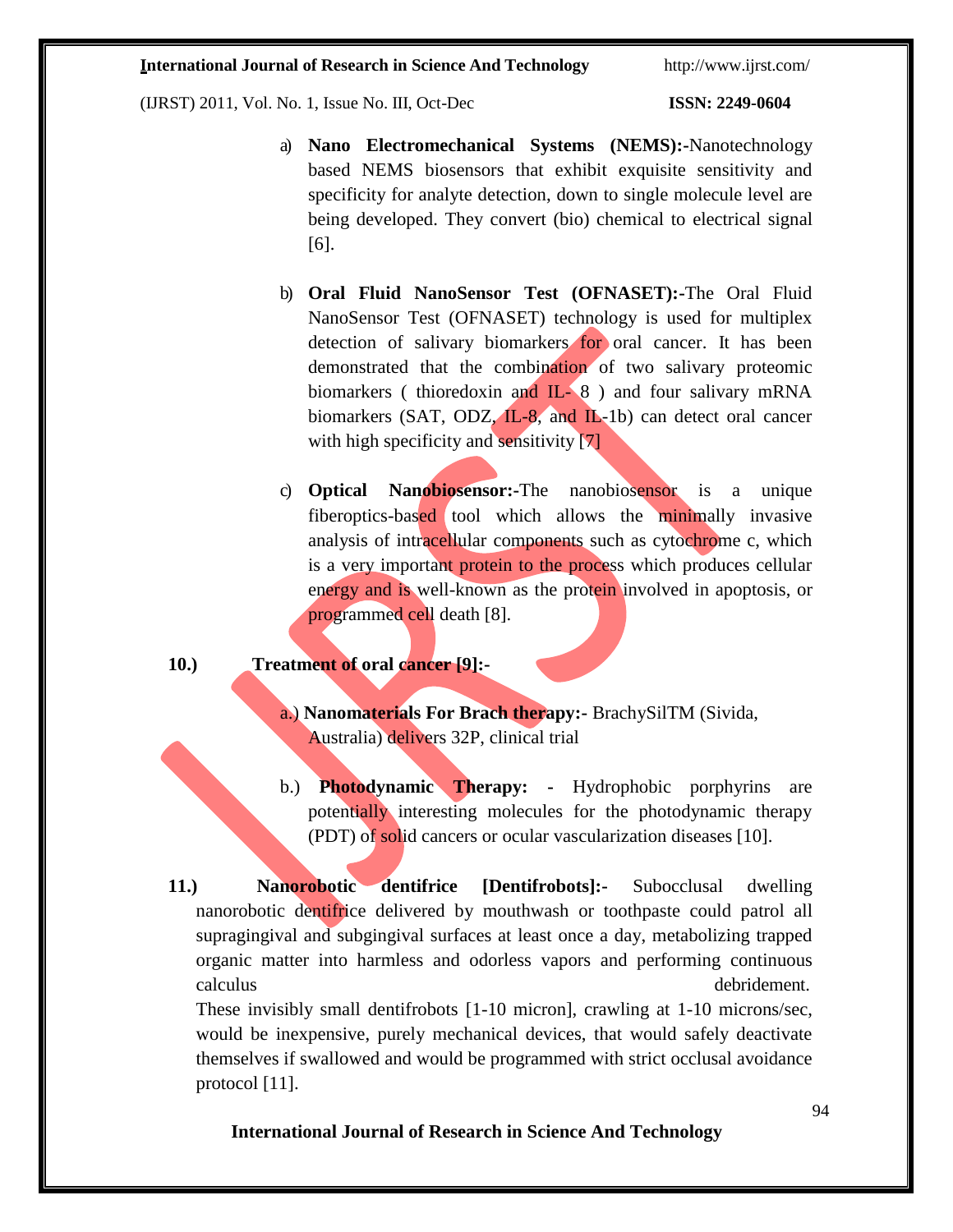(IJRST) 2011, Vol. No. 1, Issue No. III, Oct-Dec **ISSN: 2249-0604**

- 12.) **Targeted cellular destruction: -** Quantum dots can be used as photo sensitizers and carriers. They can bind to the antibody present on the surface of the target cell and when stimulated by UV light, they can give rise to reactive oxygen species and thus will be lethal to the target cell.
- 13.) **Nanoneedles**: Suture needles incorporating nano-sized stainless steel crystals have been developed. Nanotweezers are also under development which will make cell-surgery possible in the near future.
- 14.) **Tooth repair** :-Nanorobotic manufacture and installation of a biologically autologous whole replacement tooth that includes both mineral and cellular components, that is, 'complete dentition replacement therapy' should become feasible within the time and economic constraints of a typical office visit through the use of an affordable desktop manufacturing facility, which would fabricate the new tooth in the dentist's office. Chen et al took advantage of these latest developments in the area of nanotechnology to simulate the natural biomineralization process to create the hardest tissue in the human body, dental enamel, by using highly organized micro architectural units of nanorod-like calcium Hydroxyapatite crystals arranged roughly **parallel** to each other.
- **15.) Dentin hypersensitivity:** Natural hypersensitive teeth have eight times higher surface density of dentinal tubules and diameter with twice as large as nonsensitive teeth. Reconstructive dental nanorobots, using native biological materials, could selectively and precisely occlude specific tubules within minutes, offering patients a quick and permanent cure.
- **16.) Tooth renaturalization:-**Dentition renaturalization procedures may become a popular addition to the typical dental practice, providing perfect treatment methods for esthetic dentistry. This trend may begin with patients who desire to have their old dental amalgams excavated and their teeth remanufactured with native biological materials so that the affected teeth are remanufactured to become indistinguishable from the original teeth.
- 17.) **Dental durability and cosmetics: - Durability** and appearance of tooth may be improved by replacing upper enamel layers with covalently bonded artificial materials such as sapphire or diamond [12], which has 20-100 times the hardness and failure strength of natural enamel or contemporary ceramic veneers and good biocompatibility. Pure sapphire and diamond are brittle and prone to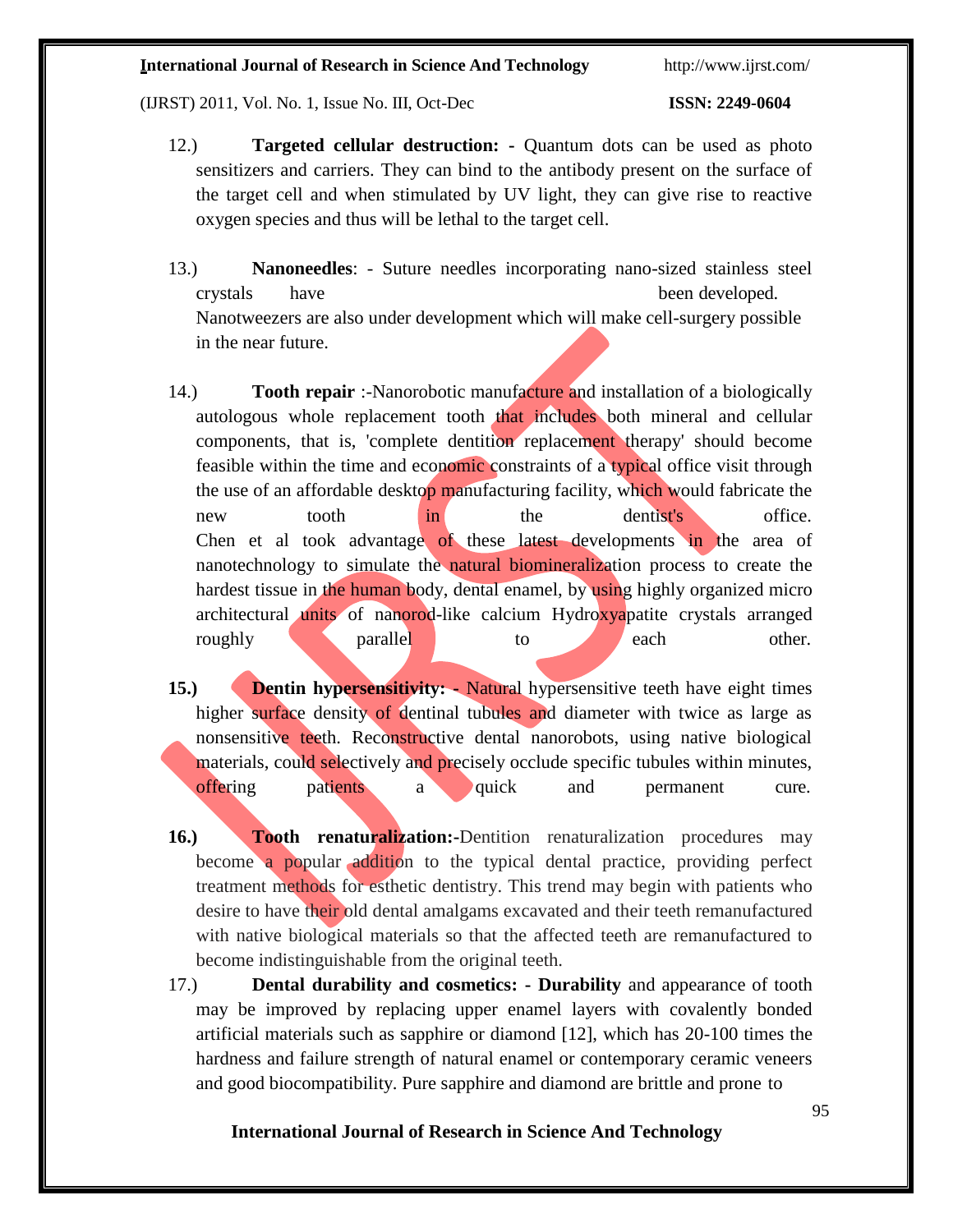(IJRST) 2011, Vol. No. 1, Issue No. III, Oct-Dec **ISSN: 2249-0604**

fracture, can be made more fracture resistant as part of a nanostructure composite material that possibly includes embedded carbon nanotubes.

Potential benefits of nanotechnology are its ability to exploit the atomic or molecular properties of materials and the development of newer materials with better properties. Nanoproducts can be made by: building-up particles by combining atomic elements and using equipments to create mechanical nanoscale objects.

Nanotechnology has improved the properties of various kinds of fibers. <sup>[\[21\]](http://www.jisponline.com/article.asp?issn=0972-124X%3Byear%3D2008%3Bvolume%3D12%3Bissue%3D2%3Bspage%3D34%3Bepage%3D40%3Baulast%3DPatil&ref21)</sup> Polymer nanofibers with diameters in the nanometer range, possess a larger surface area per unit mass and permit an easier addition of surface functionalities compared to polymer microfibers [13, 14], Polymer nanofibers materials have been studied as drug delivery systems, scaffolds for tissue engineering and filters. Carbon fibers with nanometer dimensions showed a selective increase in osteoblast adhesion necessary for successful orthopedic/dental implant applications due to a high degree of nanometer surface roughness [15].

Nonagglomerated discrete nanoparticles are homogenously manufactured in resins or coatings to produce nanocomposite. The Nanofillers used include an aluminosilicate powder having a mean particles size of about 80 nm and 1:4 M ratio of alumina to silica. Advantages - superior hardness, flexible strength, modulus of elasticity, translucency and esthetic appeal, excellent color density, high polish, and polish retention, and excellent handling properties<sup>[16]</sup> (Filtek O supreme Univrasl Restorative Pure Nano O). Heliometer, micro filled composite resin, a close examination of this composite suggests that a form of nanotechnology was in use years ago, yet never recognized. Nanosolutions produce unique and dispersible nanoparticles that can be added to various solvents, paints, and polymers in which they are dispersed homogenously. Nanotechnology in bonding agents ensures homogeneity and so the operator can now be totally confident that the adhesive is perfectly mixed every time. Nanofillers are integrated in the vinylsiloxanes, producing a unique addition siloxane impression material. Better flow, improved hydrophilic properties, hence fewer voids at margin and better model pouring, enhanced detail precision [17].

### **DISCUSSION**

Nanotechnology is part of a predicted future in which dentistry and periodontal practice may become more high-tech and more effective looking to manage individual dental health on a microscopic level by enabling us to battle decay where it begins with bacteria. Construction of a comprehensive research facility is crucial to meet the rigorous requirements for the development of nanotechnologies.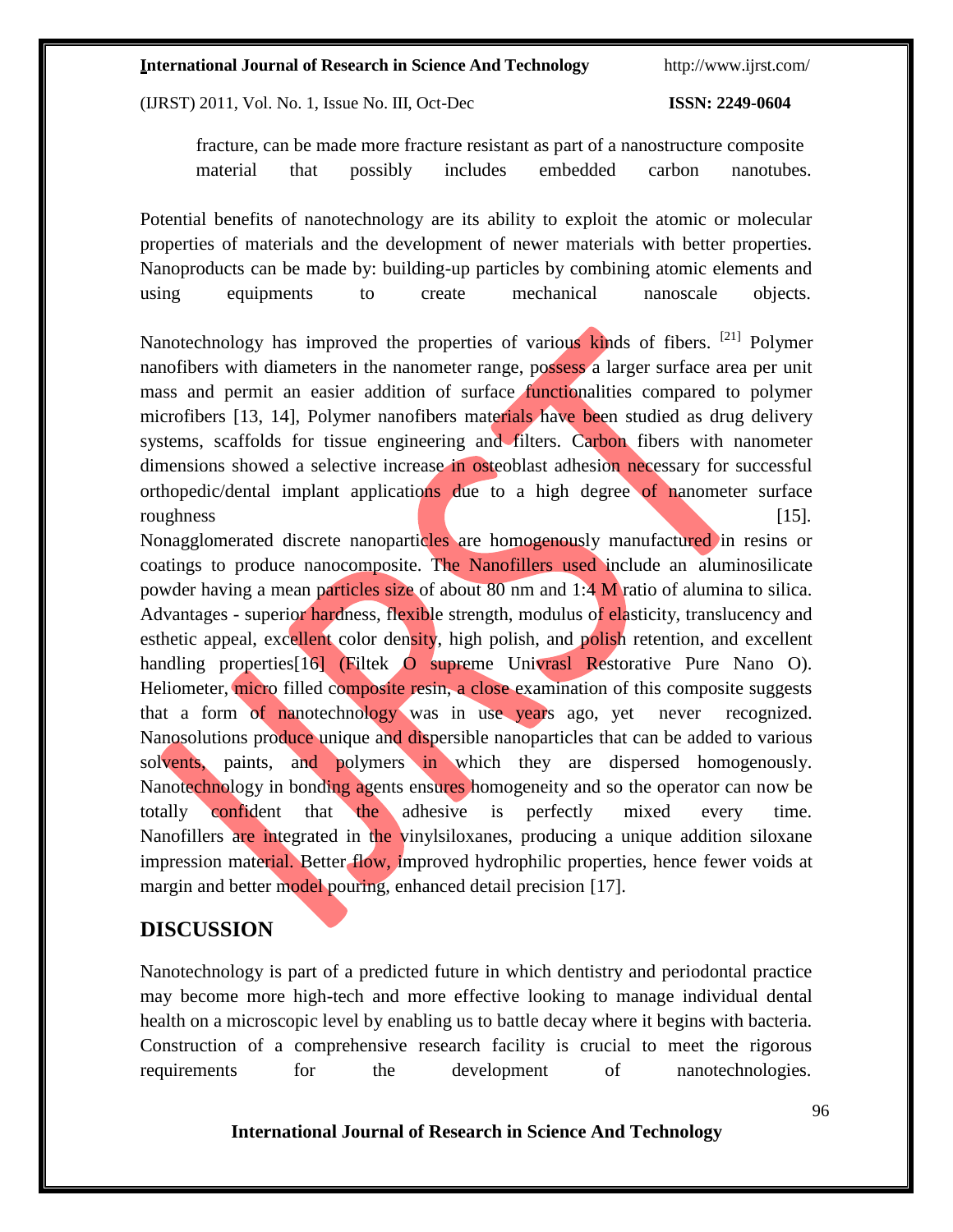(IJRST) 2011, Vol. No. 1, Issue No. III, Oct-Dec **ISSN: 2249-0604**

Researchers are looking at ways to use microscopic entities to perform tasks that are now done by hand or with equipment. This concept is known as nanotechnology. Tiny machines, known as nanoassemblers, could be controlled by computer to perform specialized jobs.

The nanoassemblers could be smaller than a cell nucleus so that they could fit into places that are hard to reach by hand or with other technology. Used to destroy bacteria in the mouth that cause dental caries or even repair spots on the teeth where decay has set in, by use of computer to direct these tiny workers in their tasks.

Role of periodontitis will continue to evolve along the lines of currently visible trends. For example, simple self-care neglect will become fewer, while cases involving cosmetic procedures, acute trauma, or rare disease conditions will become relatively more commonplace.

Trends in oral health and disease also may change the focus on specific diagnostic and treatment modalities. Increasingly preventive approaches will reduce the need for cure prevention a viable approach for the most of them.

Diagnosis and treatment will be customized to match the preferences and genetics of each patient. Treatment options will become more numerous and exciting. All this will demand, even more so than today, the **best technical abilities**, professional skills that is the hallmark of the contemporary dentist and periodontist. Developments are expected to accelerate significantly.

Nanometers and nanotubes, technologies could be used to administer drugs more precisely. Technology should be able to target specific cells in a patient suffering from cancer or other life-threatening conditions.

# **CHALLENGES FACED BY NANODENTISTRY**

1.) Design cost very high.

- 2.) Electrical systems can create stray fields which may activate bioelectric-based molecular recognition systems in biology.
- 3.) Hard to Interface, Customize and Design, Complex
- 4.) Social challenges of ethics, public acceptance, regulation and human safety.
- 5.) Precise positioning and assembly of molecular scale part
- 6.) Biocompatibility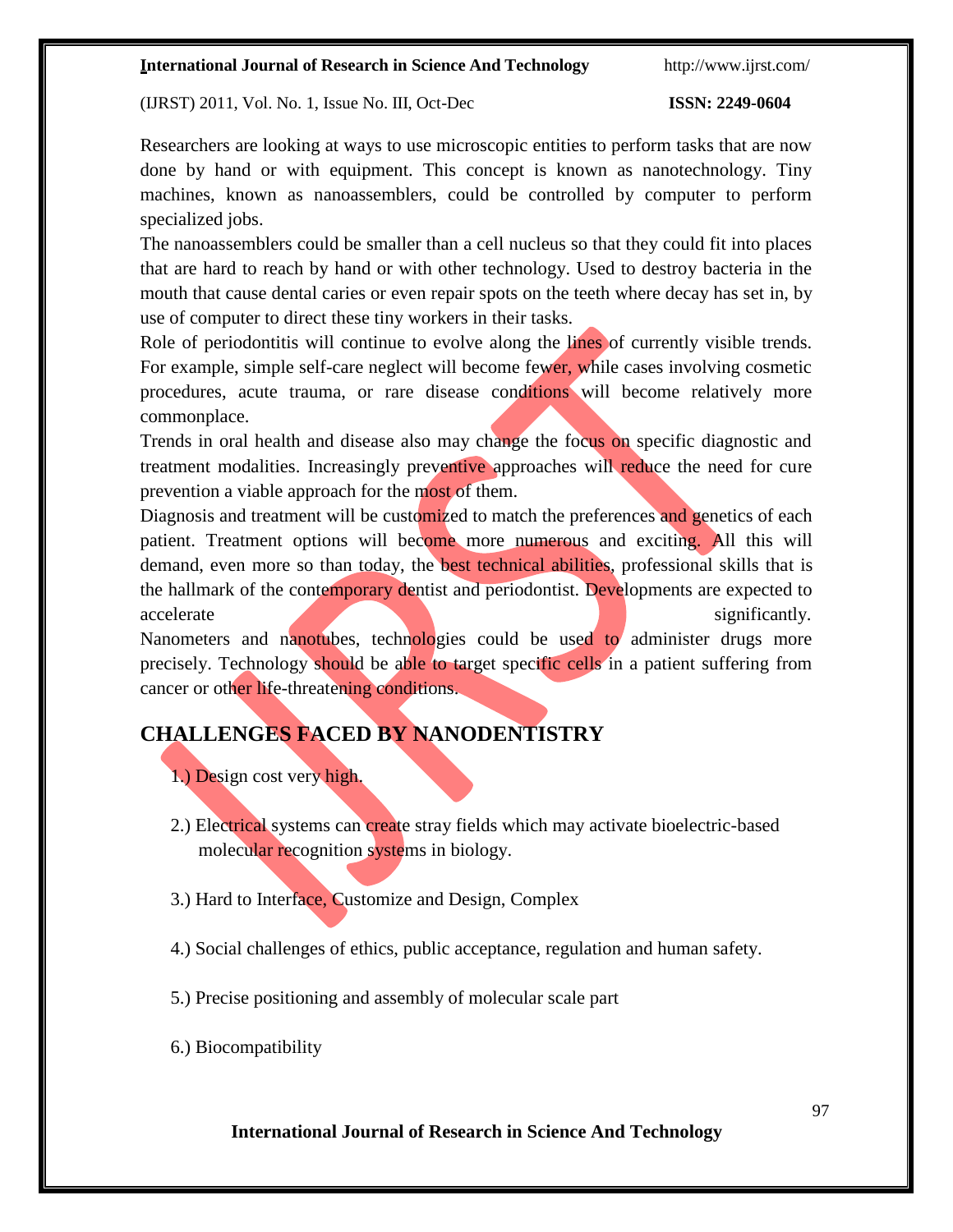(IJRST) 2011, Vol. No. 1, Issue No. III, Oct-Dec **ISSN: 2249-0604**

7.) Nanorobots can cause a brutal risk in the field of terrorism. The terrorism and anti groups can make use of nanorobots as a new form of torturing the communities as nanotechnology also has the capability of destructing the human body at the molecular level.

# **PROBLEMS FOR RESEARCH IN NANOTECHNOLOGY IN INDIA**

- 1.) Painfully slow strategic decisions
- 2.) Sub-optimal funding
- 3.) Lack of engagement of private enterprises
- 4.) Problem of retention of trained manpower

# **CONCLUSION**

The visions described above may sound unlikely , implausible , or even heretic. Yet , the theoretical and applied research to turn them into reality is progressing rapidly.Nanorobotics will change dentistry, health care & human life more profoundly than other developments[18].

# **REFERENCES**

1. Sarvana kumar R , Vijaylaxmi R. Nanotechnology in dentistry. Ind J Res. 2006;17:62- 65

2. Freitas R.A. Nanodentistry. American Dental Association. 2000;131: 1559-66.

3. Lampton C. Nanotechnology promises to revolutionize the diagnosis and treatment of diseases . Genet Eng News.1995;15: 23-25.

4.Piρσn-Segundo E, Ganem-Quintanar A, Alonso-Pιrez V, Quintanar-Guerrero D. Preparation and characterization of triclosan nanoparticles for periodontal treatment. Int J Pharm 2005;294:217-32.

5.Paquette DW, Hanlon A, Lessem J, Williams RC. Clinical relevance of adjunctive minocycline microspheres in patients with chronic periodontitis: secondary analysis of a phase 3 trial. J Periodontol 2004;75:531-6.

6. Li Y, Denny P, Ho CM. The Oral Fluid MEMS/NEMS Chip (OFMNC): Diagnostic and Translational Applications. Adv Dent Res 2005;18:3-5.